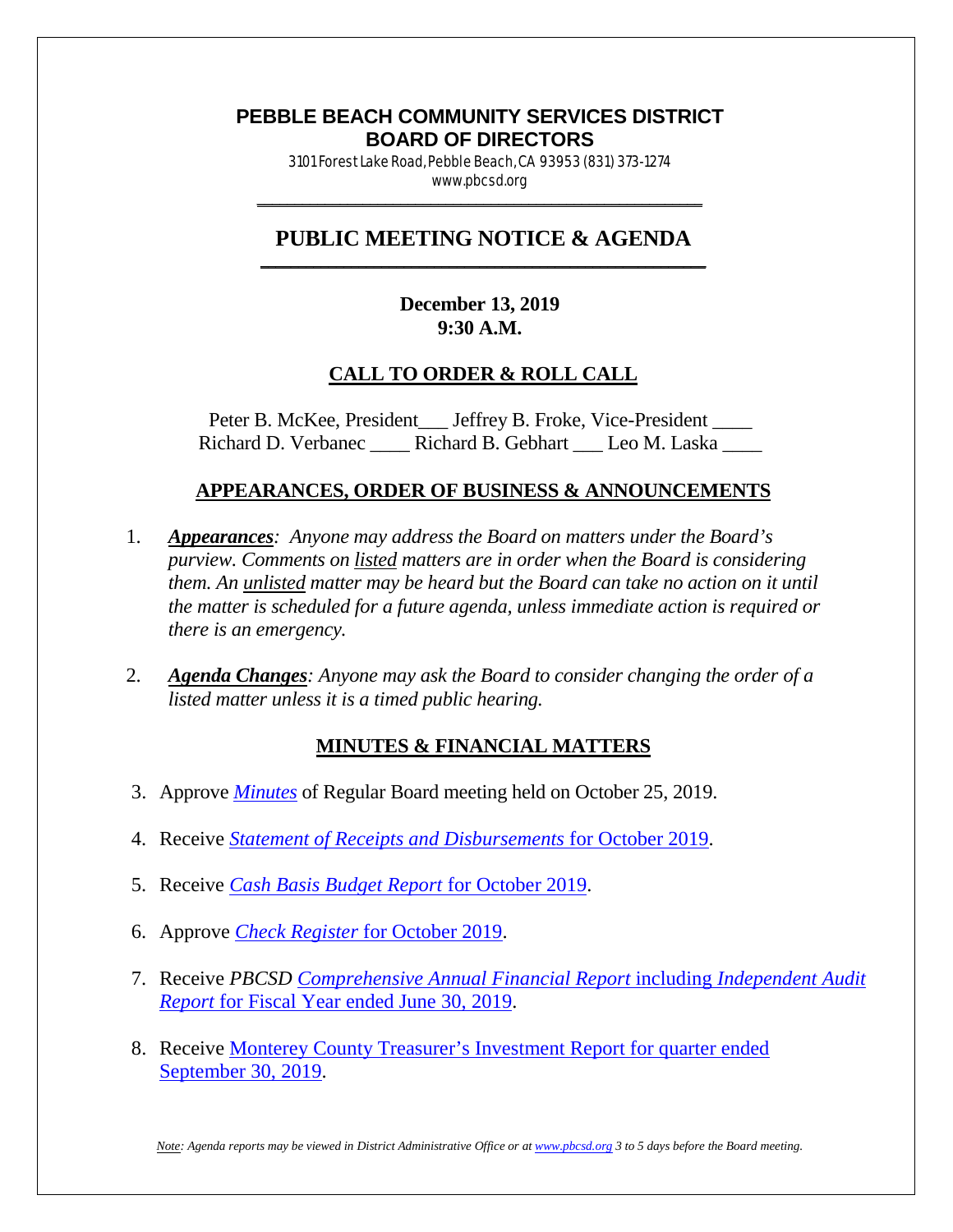## **FIRE DEPARTMENT**

- 9. Receive [Fire Chief's monthly report of Fire Department](http://pbcsd.org/wp-content/uploads/pbcsd/meetings/board/2019/2019-12-13/09-Fire-Department-Monthly-Report.pdf) operations, training and fire prevention.
- 10.Receive report for Pebble Beach 2K/5K Zombie Race and Emergency Preparedness Fair on October 26, 2019.

## **MAINTENANCE, ENGINEERING & CONSTRUCTION**

- 11. Receive monthly utilities [operations and maintenance report](http://pbcsd.org/wp-content/uploads/pbcsd/meetings/board/2019/2019-12-13/11-Operations-Maintenance-Report-for-December-2019.pdf) for wastewater collection, treatment and disposal and recycled water distribution systems.
- 12. Receive status report regarding active [PBCSD capital improvement projects.](http://pbcsd.org/wp-content/uploads/pbcsd/meetings/board/2019/2019-12-13/12-Capital-Improvement-Projects-Report.pdf)
- 13. Receive report on [November 6, 2019 meeting of CAWD/PBCSD Wastewater](http://pbcsd.org/wp-content/uploads/pbcsd/meetings/board/2019/2019-12-13/13-Reclamation-Management-Committee-Meeting-Report.pdf)  [Reclamation Project Management Committee.](http://pbcsd.org/wp-content/uploads/pbcsd/meetings/board/2019/2019-12-13/13-Reclamation-Management-Committee-Meeting-Report.pdf)
- 14. Adopt *[Resolution 19-23](http://pbcsd.org/wp-content/uploads/pbcsd/meetings/board/2019/2019-12-13/14-RES-19-23-Rejecting-All-Bids-for-Sewer-System-Televising-Project.pdf)* rejecting all bids for Sewer System Televising Project.
- 15. Receive Carmel Area Wastewater District reports and information concerning matters of mutual interest to PBCSD and CAWD:
	- A. Receive reports from Directors Verbanec and McKee on CAWD Board of Directors meetings on Thursday, [October 31, 2019](http://pbcsd.org/wp-content/uploads/pbcsd/meetings/board/2019/2019-12-13/15a-CAWD-Regular-Board-Meeting-Agenda-Reports-for-October-2019.pdf) and [November 21, 2019.](http://pbcsd.org/wp-content/uploads/pbcsd/meetings/board/2019/2019-12-13/15b-CAWD-Regular-Board-Meeting-Agenda-Reports-for-November-2019.pdf)
	- B. Assign Directors Gebhart and Froke to attend CAWD Board of Directors meetings scheduled for Thursday, December 19, 2019 and January 30, 2020 at 3945 Rio Rd., Carmel.

# **SOLID WASTE MANAGEMENT**

- 16. Receive [report regarding Monterey Regional Waste Management District](http://pbcsd.org/wp-content/uploads/pbcsd/meetings/board/2019/2019-12-13/16-MRWMD-Board-Meeting-Agenda.pdf)  [\(MRWMD\) Board meeting held on December 6, 2019.](http://pbcsd.org/wp-content/uploads/pbcsd/meetings/board/2019/2019-12-13/16-MRWMD-Board-Meeting-Agenda.pdf)
- 17. Receive [report for Household Hazardous Waste Collection event held at District](http://pbcsd.org/wp-content/uploads/pbcsd/meetings/board/2019/2019-12-13/17-HHW-and-E-Waste-Collection-Event.pdf)  [facilities on October 19, 2019.](http://pbcsd.org/wp-content/uploads/pbcsd/meetings/board/2019/2019-12-13/17-HHW-and-E-Waste-Collection-Event.pdf)

# **LAW ENFORCEMENT**

18. Receive report for **Del Monte Forest Property Owners Roads and Traffic** [Committee meeting on](http://pbcsd.org/wp-content/uploads/pbcsd/meetings/board/2019/2019-12-13/18-DMFPO-Roads-Traffic-Committee-meeting-packet.pdf) November 14, 2019.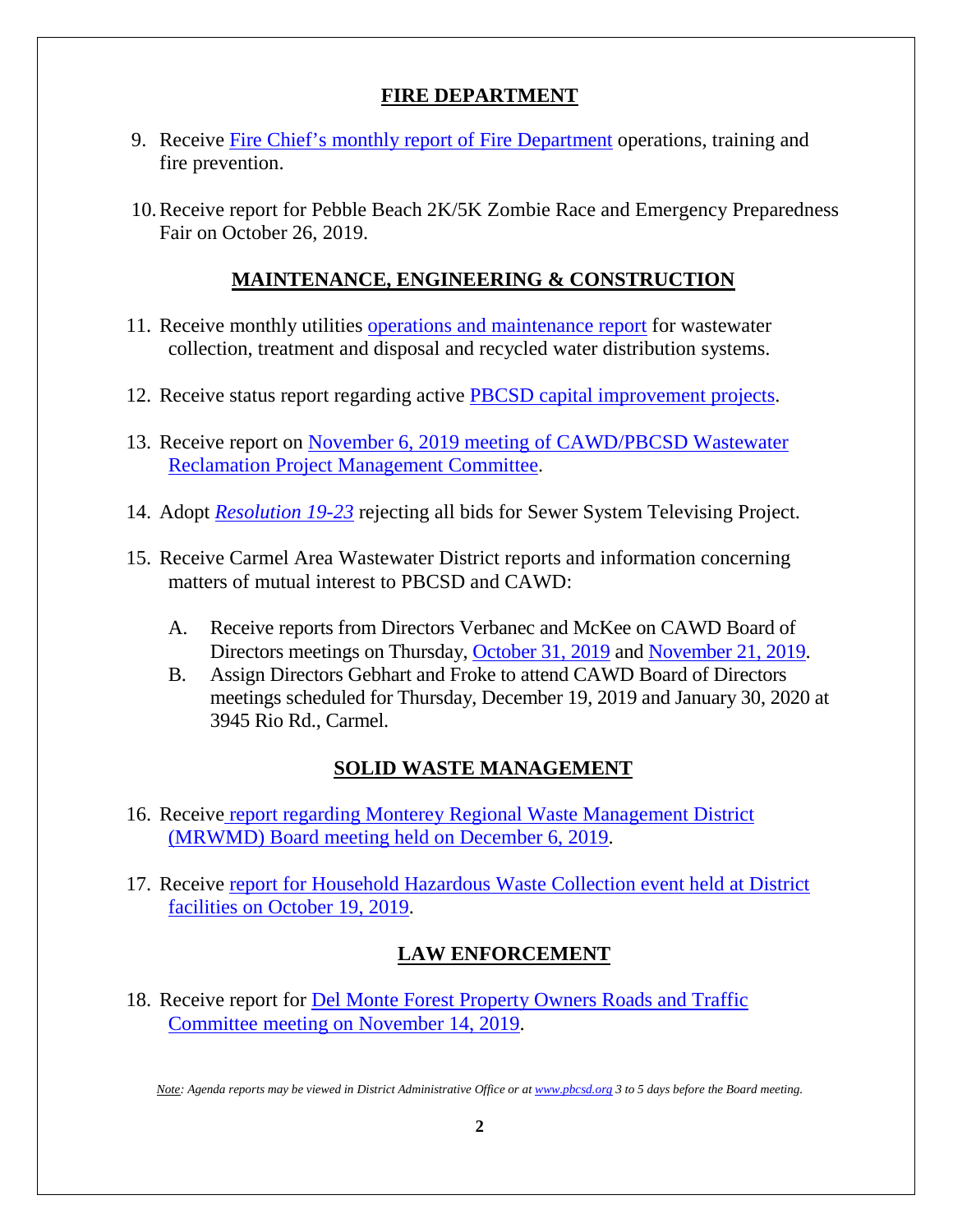## **GENERAL GOVERNMENT**

- 19. Receive minutes of December 5, 2019 [Safety Committee Meeting.](http://pbcsd.org/wp-content/uploads/pbcsd/meetings/board/2019/2019-12-13/19-Safety-Committee-Mtg-Minutes-for-12-05-2019.pdf)
- 20. Receive schedule of 2020 [Conferences and Symposiums.](http://pbcsd.org/wp-content/uploads/pbcsd/meetings/board/2019/2019-12-13/20-2020-Conference-Schedule.pdf)
- 21. Approve [calendar for 2020](http://pbcsd.org/wp-content/uploads/pbcsd/meetings/board/2019/2019-12-13/21-PBCSD-2020-Board-Meeting-Dates.pdf) Board Meetings.
- 22. Adopt *[Resolution No. 19-24](http://pbcsd.org/wp-content/uploads/pbcsd/meetings/board/2019/2019-12-13/22-RES-19-24-Board-Election-of-Officers.pdf)* selecting President, Vice-President, Secretary, Secretary Pro-Tem of PBCSD Board of Directors and District Treasurer for oneyear term of office.

#### **MISCELLANEOUS INFORMATION AND COMMUNICATIONS**

- 23. *This time is reserved for receiving [miscellaneous](http://pbcsd.org/wp-content/uploads/pbcsd/meetings/board/2019/2019-12-13/23-Miscellaneous-ACWA-JPIA-Presidents-Special-Recognition-Awards.pdf) written and oral communications. The Board will take no action on any matter not listed on the agenda except to instruct staff to review the matter and/or include it in a future Board meeting agenda, if desired.*
	- A. General Manager Report.
	- B. Questions from Directors or staff seeking clarification of matters within purview of the District.
	- C. Reports or announcements from Board President, Directors or staff concerning their activities and/or meetings or conferences attended.
		- The next two meetings of the Board of Directors of **Carmel Area Wastewater District** will be held **on Thursday, December 19, 2019 and Thursday, January 30, 2020 at 9:00 a.m.** (*Directors Gebhart and Froke representing PBCSD Board of Directors).*
		- The next regular meeting of the Board of Directors of **Monterey Regional Waste Management District** will be held on **Friday, January 24, 2020 at 9:00 a.m.** (*Director Laska representing PBCSD).*
		- The next regular meeting of **Reclamation Management Committee** will be held on **Wednesday, February 19, 2020 at 9:30 a.m.** *(Directors Verbanec and McKee representing PBCSD).*